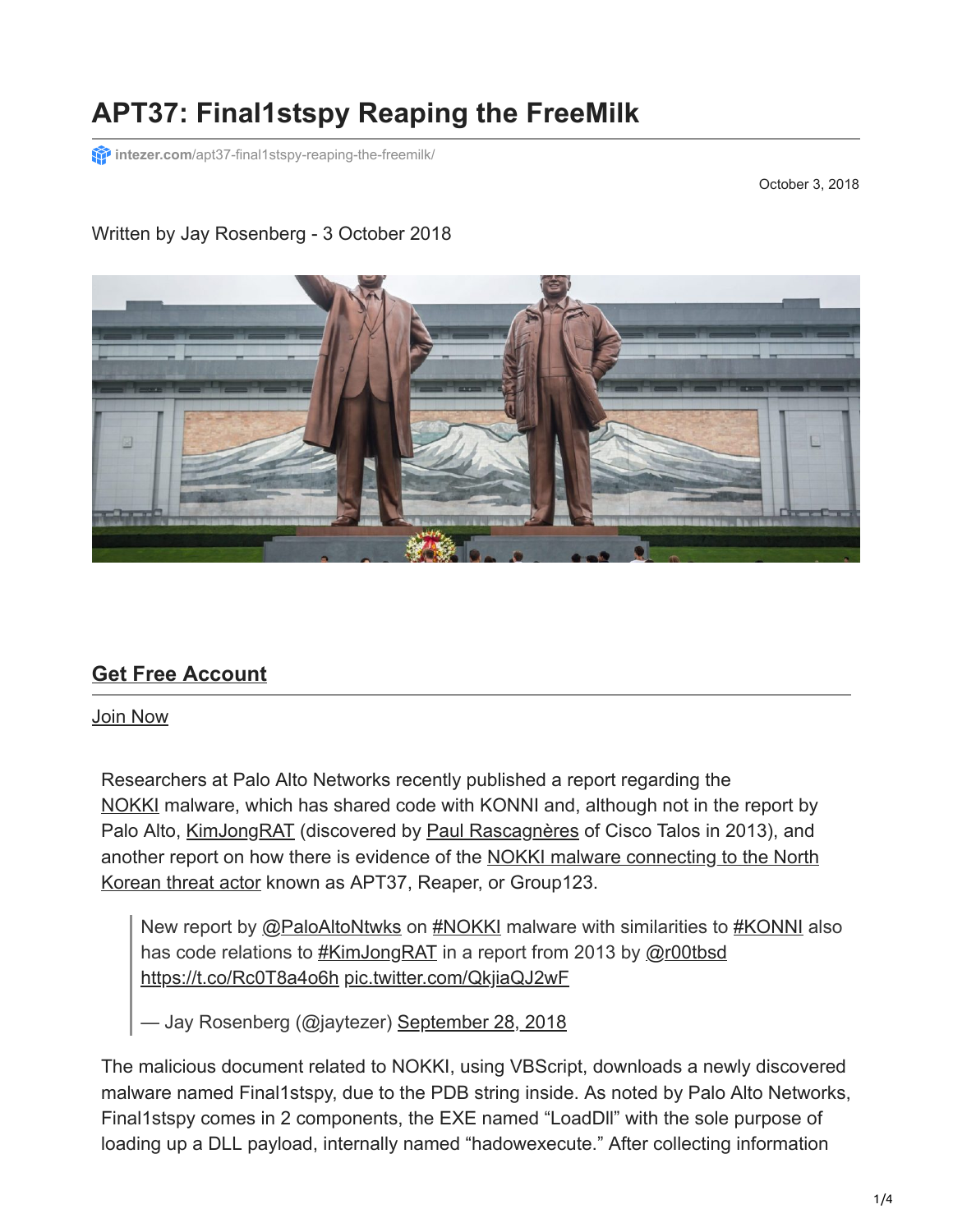about the infected computer, the end result is that the DOGCALL malware, also known as ROKRAT, is downloaded as the final payload, thus being **one of the links between NOKKI and APT37**.

## **LINKS THROUGH CODE REUSE**

The DLL payload component under the hash that was listed in the report was not available on VirusTotal. We created some YARA signatures from the code of "LoadDll" and did a hunt via VirusTotal. Since the EXE component shares code with the DLL, the YARA hunt led us to find an earlier version of the DLL component of Final1stspy with 2/67 detections, compilation timestamp of May 21, 2018, and first upload to VirusTotal date of July 11, 2018. This is an earlier version than described in the Palo Alto report. After obtaining the hadowexecute DLL component, we checked to see if there was any code reuse in the [Intezer Analyze™](https://analyze.intezer.com/#/files/2011b9aa61d280ca9397398434af94ec26ddb6ab51f5db269f1799b46cf65a76) system.

| <b>P INTEZER</b> Analyze <sup>TM</sup> | Examples   Enterprise Edition Plans   Support   Blog   About Integer                                                                                                                                                                                                                                                                                                                                                                                                                   | 土 Now File            | Sign In<br>Sign Up                                                                              |
|----------------------------------------|----------------------------------------------------------------------------------------------------------------------------------------------------------------------------------------------------------------------------------------------------------------------------------------------------------------------------------------------------------------------------------------------------------------------------------------------------------------------------------------|-----------------------|-------------------------------------------------------------------------------------------------|
| 意<br>Finaltstspy                       | 2011b9aa61d280ca9397398434af94ec26ddb6ab51f5db269f1799b46cf65a76.sample<br>SHA256:<br>2011b9aa61d280ca9997998434af94ec26ddb6ab51f5db269f1799b46cf65a76<br>Malicious<br>Malicious<br>This file contains code from malicious software, therefore it's very likely that it's malicious.<br>Family: Finalistspy<br>virustotal<br>Report (2 / 67 Detections)                                                                                                                                |                       | $\left( \mathbf{C}\right) \left( \phi\right) \left( \mathbf{A}\right) \left( \mathbf{A}\right)$ |
|                                        | Code Reuse (267 Genes)<br><b>Rnal1stspy</b><br>田<br>$0.7$ Genes   2.62%<br>Malesre<br>$\widehat{\mathbf{a}}$<br>Group 123<br>$\longrightarrow$ 4 Gms   1.5%<br>Malware<br>CoinMiner<br>⊛<br>$-0.2$ Gmes   0.75%<br><b>Malware</b><br>$\sqrt{2}$<br>Unique<br>$-6$ 121 Genes   45.32%<br>Unknown<br>Manalyze<br>$\mathbb Z$<br>64 Genes   23.97%<br><b>Administration</b><br>$+1$ more                                                                                                  | 1,417 Common Genes (X |                                                                                                 |
|                                        | File Metadata<br>Size<br>238.5 KB<br><b>SHA256</b><br>2011b9aa61d280ca9397398434af94ec26ddb6ab51f9db269f1799b46cf85a76<br>0dd50c4a5aa9899604cb4cf95acd981e<br>MDS<br>38f28bfce4d0b2b497e6cf568d08a2b6af244653<br><b>SHAT</b><br>6144.0y2t9veOaPPDmv51crOQdFv28AO3LkrfgCgsEPDmv51cRQdrtrfg<br>sadeep<br>virustotal<br>Report (2 / 67 Detec<br><b>Target Machine</b><br>Intel 386 or later, and compatibles<br>Compilation<br>Timestamp<br>21 May 2018<br>String Reuse (147 Strings) BER |                       |                                                                                                 |

### [Intezer Analyze™](https://analyze.intezer.com/#/files/2011b9aa61d280ca9397398434af94ec26ddb6ab51f5db269f1799b46cf65a76)

We see that there is some code shared between the EXE component of Final1stspy and other code that has been seen before in the FreeMilk campaign which utilized ROKRAT.

Let's see the shared code between ROKRAT and Final1stspy by doing comparison of these functions in IDA. If you take a look, there is an identical match between them.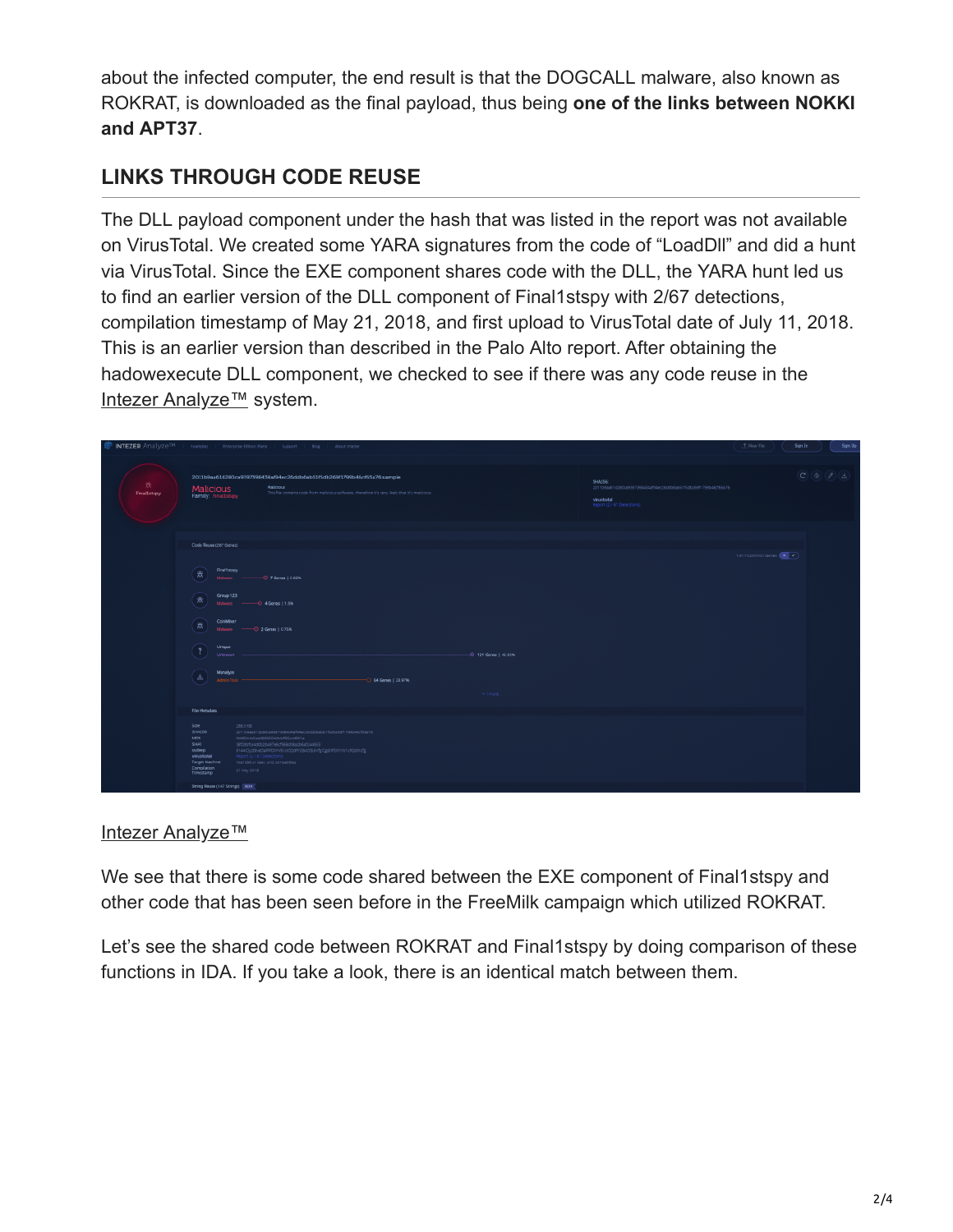

(ROKRAT & Final1stspy hadowexecute function comparison)

This function is unique code that has only been seen before in Group123's ROKRAT and the DLL component of Final1stspy. The identical function gathers information about the operating system and stores it in the same format.

### **CONCLUSION**

The evidence in Group123 being the threat actor involved here does not only lie in the final delivered payload, but in the code itself. This code reuse provides more evidence towards the relationship of KimJongRAT, KONNI, NOKKI, Final1stspy, ROKRAT, and APT37.